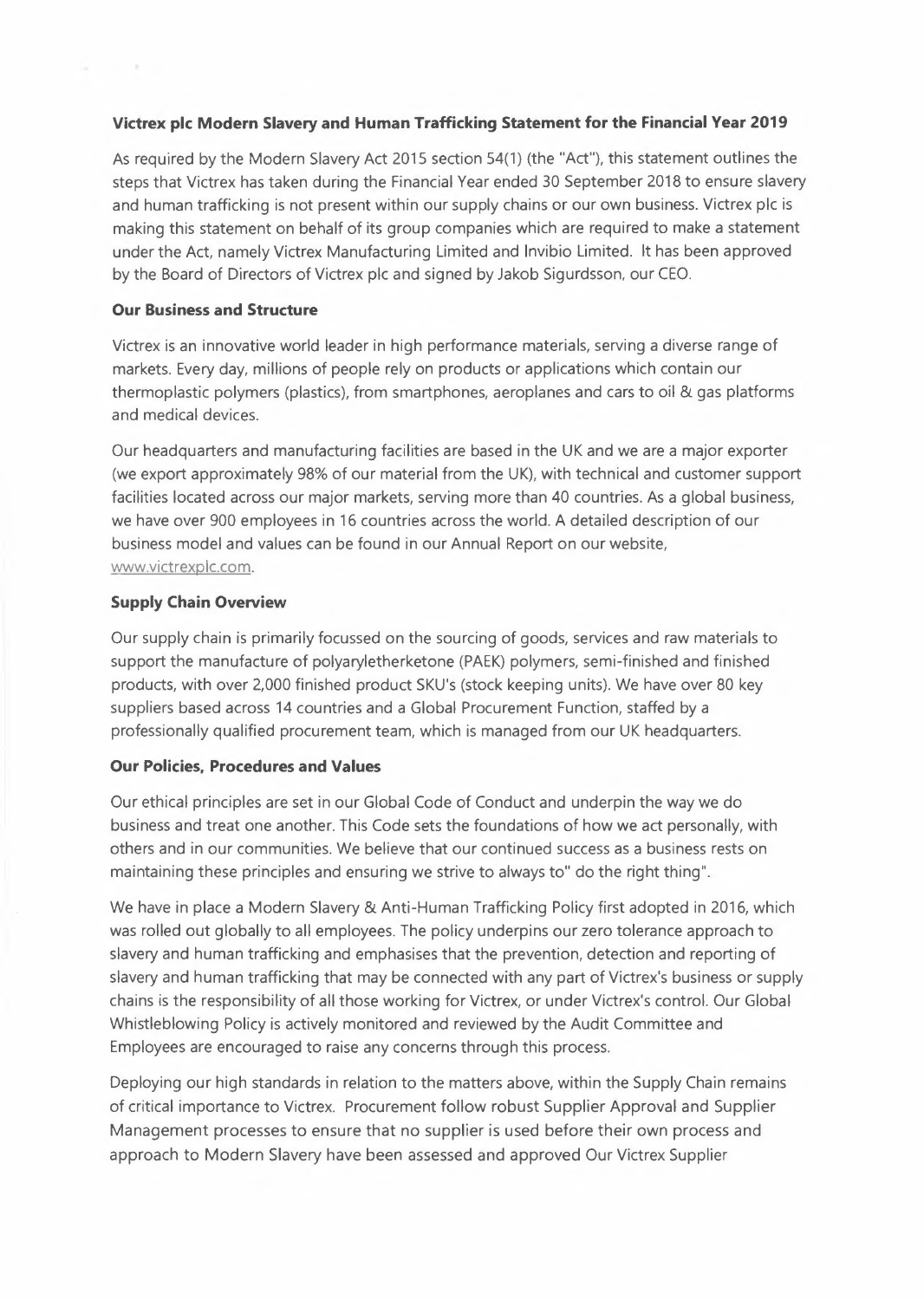Standards Handbook ('the Handbook') now forms part of our Supplier Approval and Management processes with a copy being provided to all key raw material suppliers as part of our On-Boarding process. We continue to cascade this across our wider supply base. The Handbook outlines and expands upon the values core to Victrex and clearly communicates our expectations. lt includes specific prohibitions against the use of forced, bonded or involuntary labour, whether adults or children, and requires suppliers to adhere to slavery and human trafficking laws. We encourage our suppliers to cascade these values through their own supply chains. The principles contained in the Handbook have now been included in our standard terms and conditions as part of our contracts. We include slavery and human trafficking provisions in all new contracts with our raw material suppliers, as well as requiring adherence to the Handbook.

ln ensuring that the Victrex supply chain is free of 'Conflict Minerals', our suppliers are expected to supply materials which are 'DRC Conflict Free'. We also have a Conflict Minerals Policy as part of our Code of Conduct and our suppliers are expected to have policies, management systems and conduct due diligence to ensure compliance. Specific attention is given to the assessment of a supplier's policies on conflict minerals, as part of our Supplier Approval and On-Boarding activity.

### **Our People - Recruitment Processes**

We have clear procedures in place designed to ensure that we comply with legal requirements in relation to the recruitment of all employees, including national minimum wage, immigration requirements and other national legislative requirements. Whilst the vast majority of our people are employees within the Victrex group, from time to time we use specialist third party services to support our requirements across a number of our professional, strategic and operational areas, either through the engagement of consultants or agency personnel. · The agencies we work with are required to demonstrate to us that they have conducted our required preemployment checks.

#### **Assessment of Risk**

We continue to assess specific geographical or industrial sector risk within our supply chain and factor this in to our supplier management activities through our supplier scorecard analysis. Monthly Supplier Management Forums meet to monitor any perceived area of risk and concern none have come to light during the current year. We continue to monitor closely any territory or industry which scored highest in our risk assessment.

## **Due Diligence & Strategic Supplier Management**

As part of our pre-qualification procedures, strategic suppliers are required to complete our Supplier On-Boarding process and site audit to confirm that they meet our standards. We have redesigned our toolkit governing this process to continuously improve our approach. Our Supplier Management Forum facilitates active and on-going supplier management. This cross functional forum focuses on suppliers of strategic materials and services, implementing a risk based scorecard approach, evaluated monthly to assess performance based on key criteria, including human rights. This also provides the key areas of focus for supplier development activity, which we undertake on a targeted approach to risk for both new and existing suppliers.